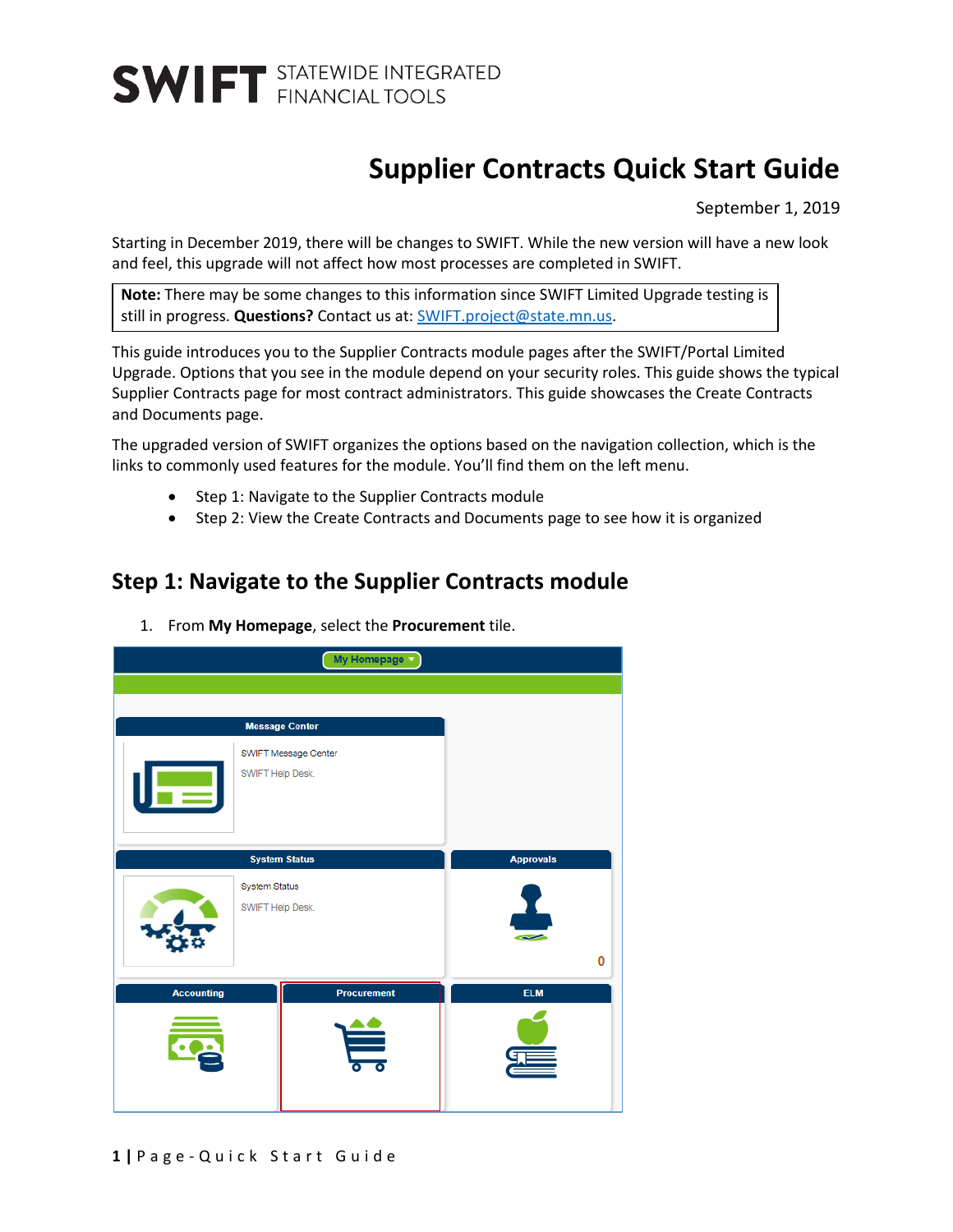## **SWIFT** STATEWIDE INTEGRATED

2. On the **Procurement** page, select the **Supplier Contract** tile.

| <b>M1</b> MINNESOTA                  | Procurement                   |                           |                                |                                                                       |  |  |
|--------------------------------------|-------------------------------|---------------------------|--------------------------------|-----------------------------------------------------------------------|--|--|
| Welcome to the Administrative Portal |                               |                           |                                |                                                                       |  |  |
|                                      | <b>EProcurement</b><br>賞<br>═ | Purchasing<br>come : come | <b>Strategic Sourcing</b><br>z | <b>Supplier Contract</b><br>$\odot$<br>--<br>$\overline{\phantom{a}}$ |  |  |

3. On the **Supplier Contract** page, you will see several tiles.

| <b>C</b> Procurement                  |                                | <b>Supplier Contract</b>                                      |                                    |
|---------------------------------------|--------------------------------|---------------------------------------------------------------|------------------------------------|
| Welcome to the Administrative Portal. |                                |                                                               |                                    |
|                                       |                                | Contract / Sourcing WorkCenter Create Contracts and Documents | <b>Supplier Contract Workbench</b> |
|                                       |                                | ☺<br>$\overline{\phantom{a}}$                                 | Lea                                |
|                                       | <b>Manage Contract Library</b> | <b>Cross Module Functionality</b>                             |                                    |
|                                       | ۵ì<br>۵<br>ിമ്                 | æ<br>$\sum_{i=1}^{n}$<br>⋍                                    |                                    |

• Review a description of the tiles on the **Supplier Contracts** page.

| <b>Tiles</b>                                    | <b>Description of Tiles</b>                                                                                                                                           |  |  |  |
|-------------------------------------------------|-----------------------------------------------------------------------------------------------------------------------------------------------------------------------|--|--|--|
| <b>Contract / Sourcing</b>                      | This page provides a centralized place to access frequently used pages,                                                                                               |  |  |  |
| <b>WorkCenter</b>                               | queries, processes, and reports related to both contracts and events.                                                                                                 |  |  |  |
| <b>Create Contracts and</b><br><b>Documents</b> | Use this page to create contracts and documents. Most contract<br>administrators will use this page to create and manage contract shells<br>and electronic documents. |  |  |  |
| <b>Supplier Contract</b>                        | The Supplier Contract Workbench is a search tool to help manage                                                                                                       |  |  |  |
| <b>Workbench</b>                                | contract-related transactions.                                                                                                                                        |  |  |  |
| <b>Manage Contract Library</b>                  | This feature is for administrators who enter contract templates into<br>SWIFT.                                                                                        |  |  |  |
| <b>Cross Module</b>                             | Brings you to the PO Inquiry, Event Workbench and Manage                                                                                                              |  |  |  |
| <b>Functionality</b>                            | Requisition pages.                                                                                                                                                    |  |  |  |

• Select the **Create Contracts and Documents** tile.

### **Step 2: View the Create Contracts and Documents page to see how it is organized**

- 1. Review the **Create Contracts and Documents** page.
- **Navigation collections** are on the left menu of the page. You can hide this menu as needed.
- The center of the page is the **work area**. This is where you will create and manage contract shells and documents.
- The **Need Help** button allows you to find Quick References guides for this module. It also brings you to the Query Viewer for running reports.
- Use the back button on the left of the top menu to return to previous pages.
- Use the **Home** button on the top menu to return to your **My Homepage**.